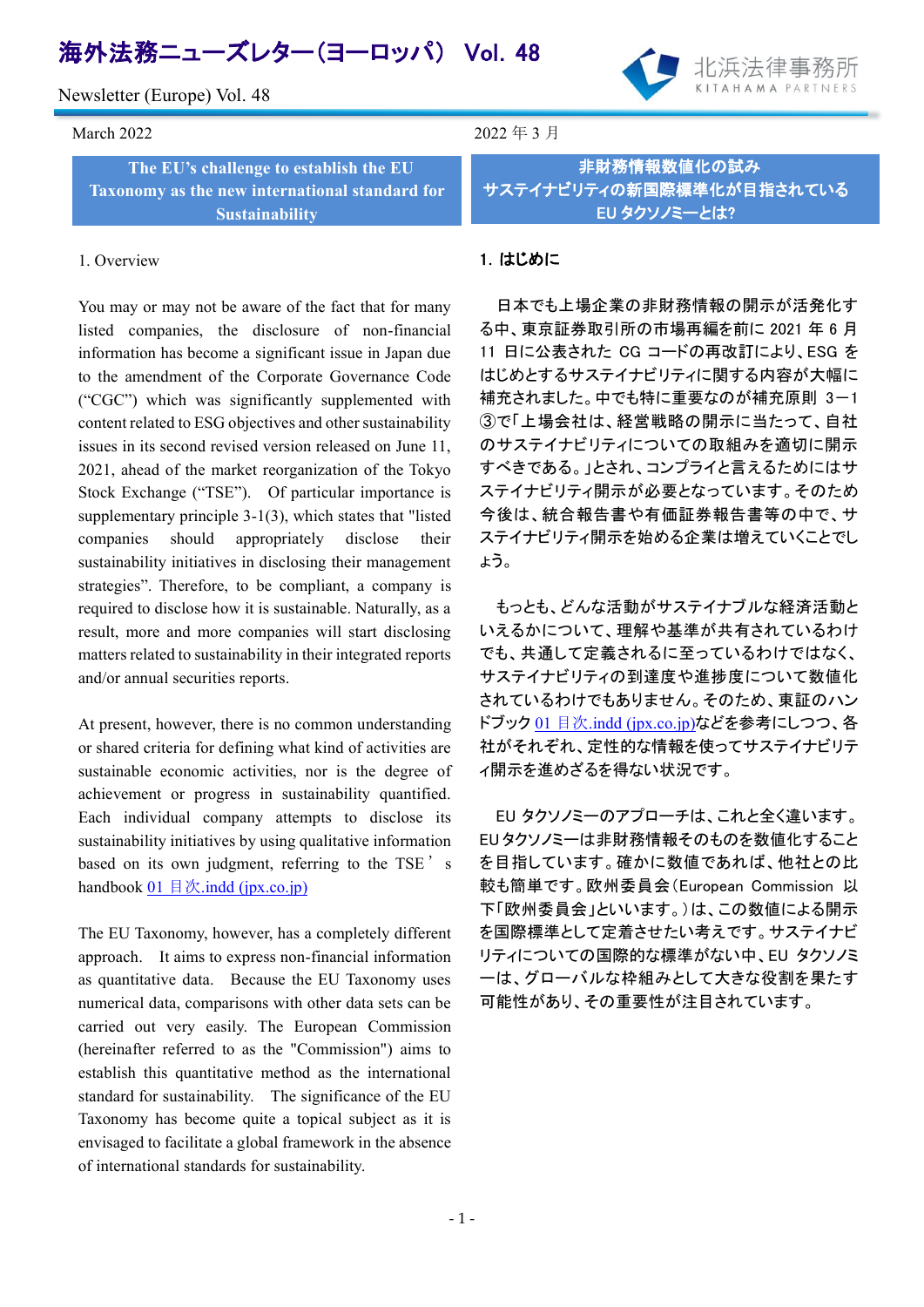

#### 2. Progress of the EU Taxonomy Regulation

While the concept of the EU Taxonomy is laudable, it is not yet established, and, as such, it is worthwhile to take a closer look at where the legislative landscape is now.

In the current rapid legislative development of nonfinancial disclosure in the European Union (EU), the European Commission issued the EU Taxonomy Regulation on June 18, 2020 (EU Regulation 2020/852), which is the basis for the EU Taxonomy and which came into effect on July 12, 2020.

The EU Taxonomy is a system to classify which economic activities are deemed sustainable and contribute to environmental protection. The EU Taxonomy redefines the terms "green" and "sustainability" from the perspective of the ESP, which have been used in various different ways and, depending on the company, without clear definitions, into terms that are easier to understand for investors, who are key stakeholders and the primary readers of ESG information and literature, and establishes standards that make it easier to compare such information with other companies.

The core component of the EU Taxonomy is its technical screening criteria, which shall be adopted separately as an annex to the Taxonomy Regulation. Of the six environmental objectives (please refer to 4(2) below), those for climate change mitigation and climate change adaptation have already entered into force on January 1, 2022, and all the remaining goals will be published and enter into force by January 1, 2023.

## 3. Expansion of Target Companies

Except for cases where financial instruments are involved, the EU Taxonomy Regulation applies to all companies required to disclose non-financial information in compliance with the EU Directive 2014/95/EU (Non-Financial Reporting Directive ("NFRD")).

The NFRD amended the EU Directive 2013/34/EU as of October 22, 2014. According to the NFRD, the companies which are required to disclose non-financial information are limited to listed companies, banks, insurance companies, and companies with more than 500 employees in the EU. Consequently, these companies are also subject to the EU Taxonomy regulations.

## 2. EU タクソノミー規則の進捗状況

コンセプトとしては優等生の EU タクソノミーですが、 まだ完成には至っていません。そこで立法の現状につ いて、もう少し詳しく見てみましょう。

非財務情報の開示に関する法整備が進む EU では、 欧州委員会が、EU タクソノミーの基礎となる 2020 年 6 月 18 日付 EU タクソノミー規則(EU 規則 2020/852)を 交付し、これが同年 7 月 12 日に施行されています。

「EU タクソノミー」とは、いかなる経済活動がサステイ ナブルかつ環境保護に貢献するといえるかを分類する 分類システムのことです。従前、明確な定義がなく各社 ばらばらに表現されてきた ESG の「グリーン」や「持続 可能性」といった用語を、主たる読者である投資家から 見てわかりやすいものに定義し直し、ESG 情報につい て他社比較をより容易にする基準を整備する分類シス テムです。

EU タクソノミーの肝となる部分は、タクソノミー規則の 別表(Annex)として別途採択される技術的スクリーニン グ基準です。既に、6 つの環境目標(4(2)をご参照くださ い。)のうち、気候変動緩和と、気候変動適応の分につ いては 2022 年 1 月 1 日に発効し、さらに来年 1 月 1 日 までに残り全部が公表され、発効する予定です。

#### 3.EU タクソノミー規則の対象企業の拡大

EU タクソノミーの対象企業となるのは、金融商品に 関連する場合を除 くと、NFRD( 2014/95/EU) (Non-Financial Reporting Directive 以下「NFRD」といいま す。)という EU 指令により非財務情報の開示が義務と されている企業とされています。

この NFRD とは、EU の企業の情報開示法制である 2013/34/EU という EU 指令を、2014 年 10 月 22 日付で 改正した EU 指令です。

NFRD によれば、非財務情報の開示が義務づけられる のは、EU 内の上場企業、銀行、保険会社、従業員 500 名を超える企業に限られています。EU タクソノミー規則 の対象となるのもこれらの企業です。

NFRD は、2021 年 4 月 21 日付にてその法案が発表 された「企業のサステイナビリティに関する報告書に関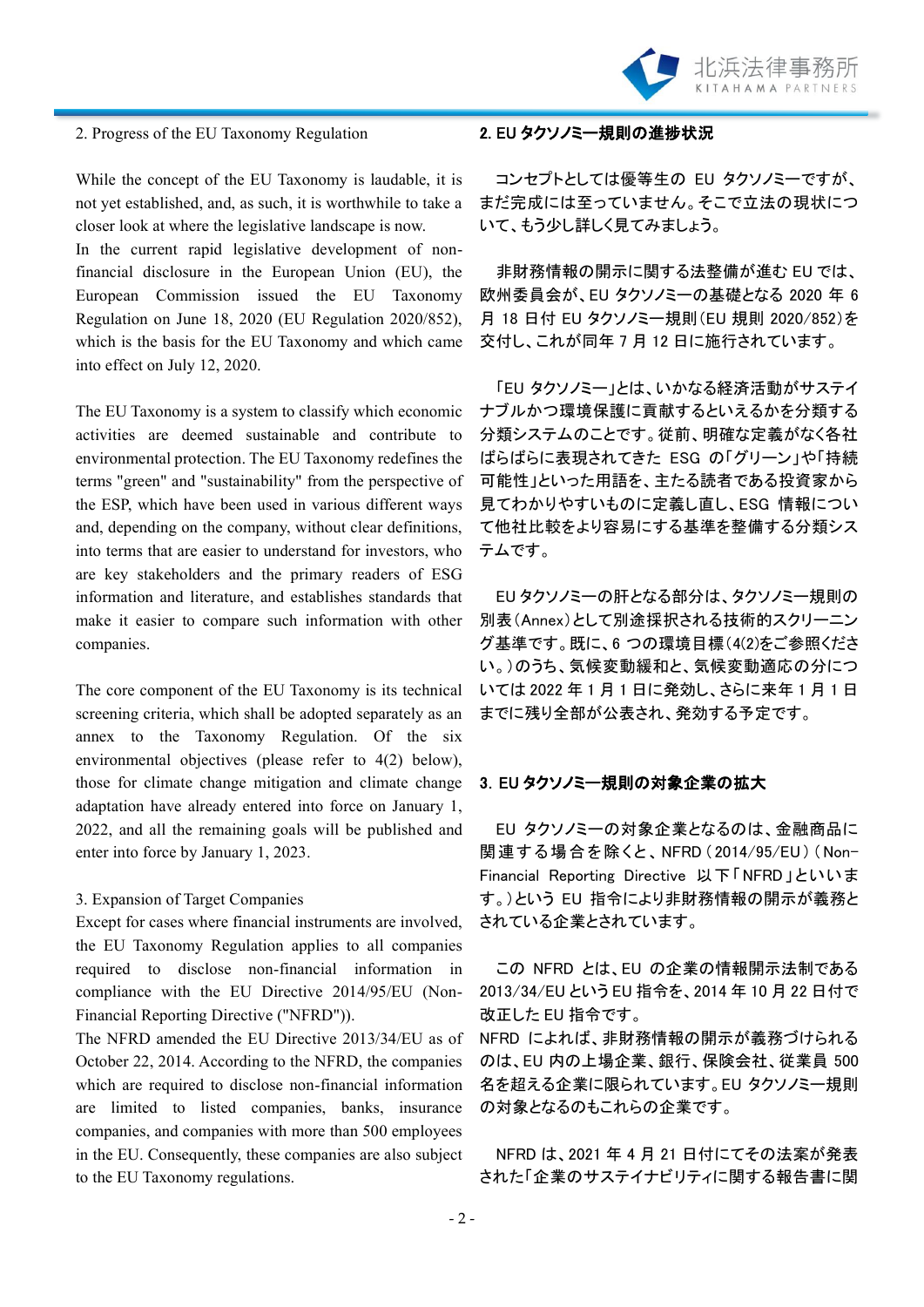

This current NFRD will be amended by another EU Directive on Corporate Sustainability Reporting ("CSRD"). According to its draft legislation dated April 21, 2021, if the CSRD comes into effect, the scope of application of the EU taxonomy will be expanded to medium-sized listed companies. Therefore, while it will not apply to companies outside the EU, it may be applicable to their affiliates in the EU.

4. Outline of the EU Taxonomy Regulation (1) Outline

The EU Taxonomy Regulation establishes the criteria for determining when a company's business activities are environmentally sustainable with respect to each of the six environmental objectives set out in the EU Taxonomy. Companies subject to the EU Taxonomy shall disclose their indicators for each environmental objective in accordance with these established criteria.

#### (2) Specific Mechanism

Under the EU Taxonomy Regulation, a company is considered to be environmentally sustainable if it satisfies the following items (a) through (d) (see Article 3 of the EU Taxonomy Regulation). As described in item (d) below, specific technical screening criteria will be established for items (a) and (b). These technical screening criteria, which will be implemented in the form of detailed regulations in a separate document, comprise the main body of the EU Taxonomy.

- (a) One of the six environmental goals is met.
- (b) Do No Significant Harm (DNSH) to any of the six environmental goals.
- (c) Meets "minimum safeguards" such as the United Nations Guiding Principles on Business and Human Rights.
- (d) Meets the "technical screening criteria" developed by the EU's Technical Expert Group on Sustainable Finance (TEG).

The "six environmental goals" are as follows (Article 9 of the EU Taxonomy Regulation):

- (a) Climate change mitigation;
- (b) Climate change adaptation;
- (c) The sustainable use and protection of water and

する EU 指令(以下「CSRD」といいます。)案」により改 正が予定されています。これが施行されると、EU タクソ ノミー規則が適用される範囲は大企業だけでなく、中規 模な上場企業まで広がります。今のところ EU 外の企業 に適用されることはありませんが、日本企業の EU 域内 の子会社については適用される可能性もあるので注意 が必要です。

#### 4. EU タクソノミー規則のおおまかな仕組み

# (1) 概要

EU タクソノミー規則では、企業の事業活動を EU タ クソノミーの示す 6 つの環境目標について、それぞれ どういう場合に、環境的に持続可能な(サステイナブ ルな)経済活動かを判定する基準を定めています。 EU タクソノミー規則における開示義務の対象となる 企業は、この基準にしたがって、環境目標ごとに指 定された指標を開示することになります。

## (2) 具体的な仕組み

EU タクソノミー規則においては、以下の①から④ の項目を満たした場合に環境面でサステイナブルで あると認められます(EU タクソノミー規則第 3 条参 照)。①②について、④の通り具体的な技術的スクリ ーニング基準が定められる予定です。この技術的ス クリーニング基準は細則として別紙の形で施行され る予定ですが、これこそが EU タクソノミーの本体で す。

- ①6 つの環境目標の 1 つに該当する。
- ②6 つの環境目標のいずれにも「著しい害を及ぼさ ない(Do No Significant Harm: DNSH)」
- ③国際連合のビジネスと人権に関する指導原則の ような「最低限のセーフガード」を満たしている。
- ④EU のサステイナブルファイナンスに関するテクニ カル・エキスパート・グループ(TEG)が開発した 「技術的スクリーニング基準」を満たしている。

「6 つの環境目標」とは以下の通りです(EU タクソノ ミー規則第 9 条)。

(a) 気候変動緩和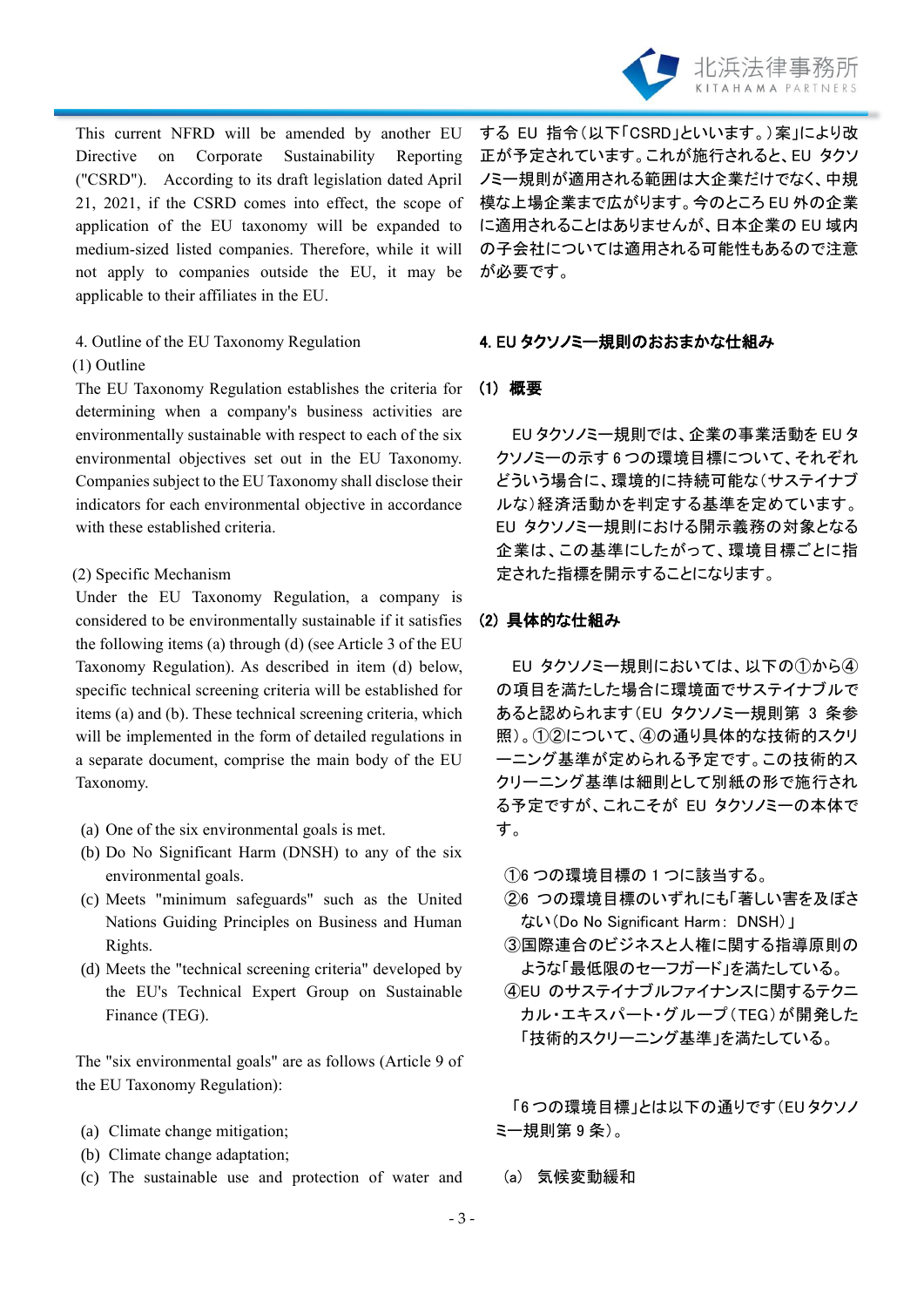

marine resources;

- (d) The transition to a circular economy;
- (e) Pollution prevention and control; and
- (f) The protection and restoration of biodiversity and ecosystems.

Under the EU Taxonomy Regulation, companies must disclose in a report separate from other non-financial disclosures, primarily the following information in relation to the six environmental objectives listed above (Article 8.2 of the EU Taxonomy Regulation).

- (a) The percentage of sales that qualify for taxonomy, and
- (b) The percentage of capital expenditures (CAPEX) that qualify under the taxonomy (and, if relevant, the percentage of operating expenses (OPEX)).

By doing so, the sustainability as non-financial information is expressed in some part as numerical data which is easy to compare.

In other words, these figures represent the degree of achievement and progress of sustainability in relation to each of the environmental goals. Once they are widely accepted, companies having higher figures shall attract more investors. Given this, to attract more investment, companies, even though they might be based outside the EU, may spontaneously start disclosing these figures in accordance with the EU Taxonomy Regulation.

## 5. Future Trends

Among the six environmental goals, (1) climate change mitigation (reduction and absorption of greenhouse gas emissions) and (2) climate change adaptation (coping with the adverse effects of climate change) were officially promulgated as the main body of the EU Taxonomy on December 9, 2021, and came into effect on January 1, 2022. Large companies will disclose these figures as non-financial information in the near future.

By having companies disclose their level of sustainability achievement and progress in the form of numerical data in accordance with the EU Taxonomy Regulation, the Commission hopes to provide incentives for companies with low levels of achievement to raise their levels of

- (b) 気候変動適応
- (c) 水と海洋資源の持続可能な利用と保護
- (d) 循環経済への移行
- (e) 汚染の防止と制御
- (f) 生物多様性と生態系の保護と回復

EU タクソノミー規則により、対象企業は、他の非財 務情報に加えて(非財務情報の開示とは別の報告 書で)、上記の6つの環境目標に関連して、主に以下 の情報を開示しなければなりません(EU タクソノミー 規則第 8 条 2 項)。

- (a) タクソノミー適格とされる売り上げの割合と、
- $(b)$  タクソノミーで適格とされる資本的支出 (CAPEX)の割合(もし関連があれば運営費 (OPEX)の割合も)

こうすることにより、サステイナビリティという非財 務情報が部分的であれ数値化されることになり、比 較が容易になります。

これらの数値は、それぞれの環境目標との関係で の、サステイナビリティの達成度や進捗度を示しま す。これが基準として広く受け入れられれば、より数 値が高い企業の方が、投資家にアピールできること になるでしょう。そうなれば、投資してもらうために は、EU 圏外でも、EU タクソノミー基準に従ったこれら の数値を公表するといった企業が増えることが予想 されます。

# 5. 今後の流れ

6 つの環境目標のうち、(1)気候変動緩和(温室効果 ガスの排出削減・吸収)と(2)気候変動適応(気候変動 による悪影響への対処)については、4の技術的スクリ ーニング基準(別表)が 2021 年 12 月 9 日に正式に公 布され、2022 年 1 月 1 日に発効していますので、いよ いよこれに従った非財務情報としての数値が大企業か ら公開されていくことになります。

EU としては、この EU タクソノミー規則に従ってサステ イナビリティ達成度や進捗度を数値の形で企業等に公 開させることにより、達成度の低い企業に対しては、よ り達成度を高めさせるインセンティブとし、ひいては環 境への配慮を高める世界へ流れを一気に加速させた